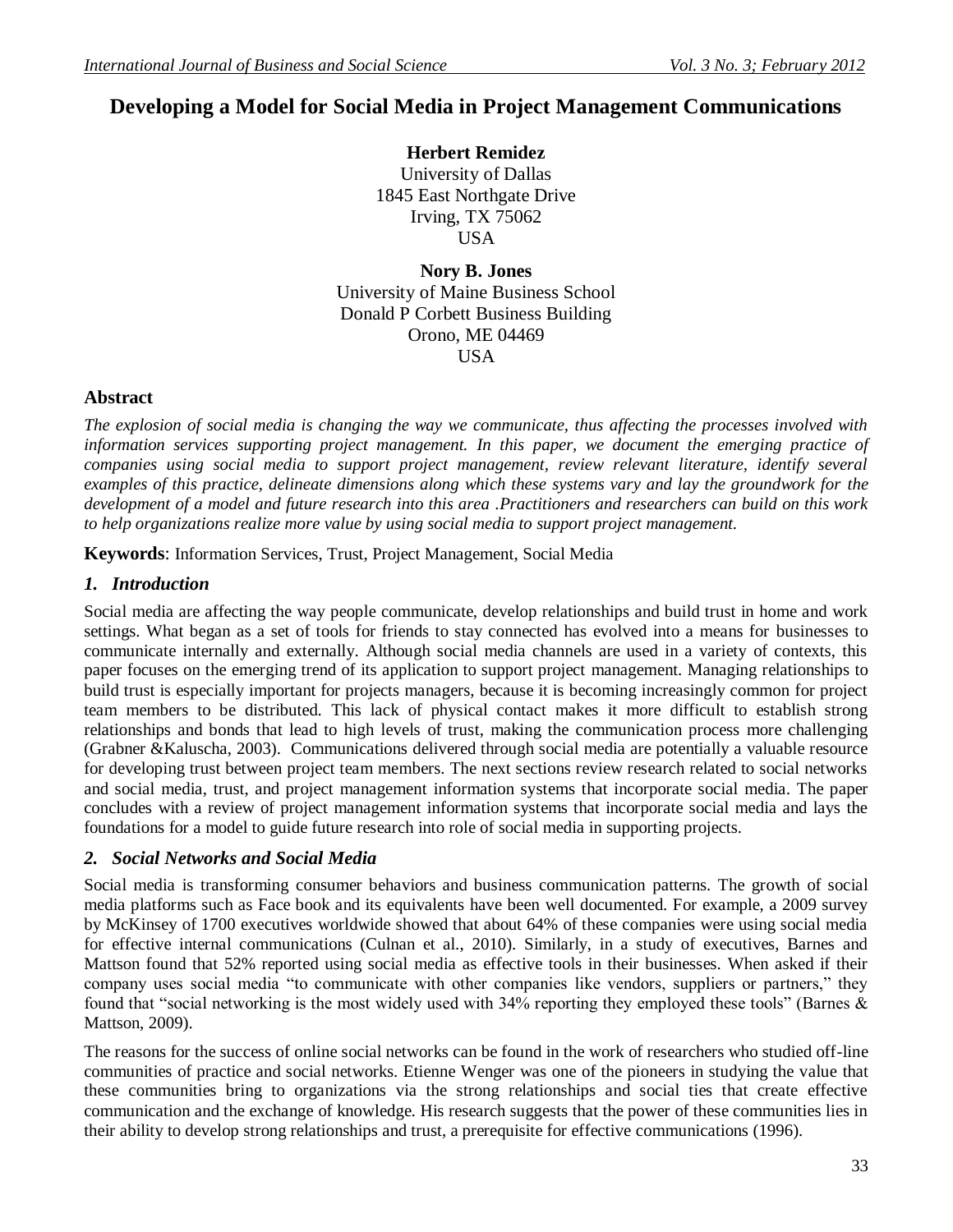The benefits associated with social networks are why they continue to grow within businesses. According to Bryan et al. (2007), "social networks, both within and outside of companies, increase the value of collaboration by reducing the search and coordination costs of connecting parties who have related knowledge and interests." They suggest that by developing and managing relevant formal social networks, organizations can facilitate communications that improve decision making and operations. This is due in part because employees develop more "weak ties" across organizational and project spaces. This allows them to be boundary spanners, bringing expertise across the various social networks and increasing the flow of ideas and communication. In addition, social networks can make it easier to access employees' tacit knowledge (expertise and know-how) (Bresnen et al., 2003).Because of these and other benefits associated social networks, it is predicted that the adoption of social media will continue to grow and expand across business functions and industries within the business community (Fenn et al., 2010).

#### *3. Trust*

Besides influencing the level of understanding among communicating parties, a communication exchange often results in an assessment of the parties' trustworthiness. The choice of words, format, and frequency can influence the perception of trustworthiness. According to Van Zyl (2009), social networking accelerates the development of trust, relationship-building and effective communications among people in communities because of the short ened response time and contribution to the network. Social media enables small talk, which supports familiarization and helps build rapport and a nurturing, supportive, collaborative, trusting environment (Pullin, 2010). Trust supportsa project manager's ability to influence and manage stakeholder expectations (Pinto, Slevin& English, 2009; Smyth, Gustafsson&Ganskau, 2010), which is important to the success of projects(Project Management Institute, 2008). In addition, trust has been cited as facilitating cooperation (Mayer, 1995), a more productive free flow of information (Hart & Saunders, 1997; Nelson & Cooprider, 1996), and collective learning and knowledge sharing(Argyris, 1999; Reina & Reina, 1999). Trust also can help increase satisfaction with the processes and transactions associated with intangible services like information services (Featherman& Wells, 2010). Moreover, researchers have found that trust in intermediaries can be transferred to peripheral parties (Hong & Cho, 2011). Thus, we speculate that strong relationships among core team members could influence the development of trust throughout the network of parties involved in a project.

## *4. Communication and Project Management Information Systems*

In the past, project managers could assume that most team members would be located together, project management software would be on a desktop workstation, and status reports could be delivered at weekly team meetings or monthly executive review meetings. Today it is likely that at least one team member will be physically or temporally separated from the team, sponsors will expect to have real-time access to project data, and executives will want the ability to view their projects as a portfolio of efforts. These transformations have changed the requirements for information systems that support project managers and increased the importance of strong communication skills in project managers.

The importance of effective communication to the success of projects is well documented. Müller (2003) studied projects that spanned organizational boundaries and found that good communication between project managers and sponsors was necessary for effective communication across project team boundaries. In addition, he found that successful project managers communicated in ways that promoted good relationships and conveyed project status information while adapting the communication style to the project's characteristics and organizational context. Task-oriented communications that lacked relationship building aspects were insufficient to support successful projects. Before Muller, others documented the importance of effective project communication on project outcomes (Pinto & Pinto,1991).

Strong communication skills have been shown to compliment other aspects of team performance such as supporting team-building efforts by maintaining relationships throughout the project (Haywood, 1998) and promoting team member satisfaction and project team productivity (Henderson, 2008). These and other relational elements, along with financial and operational outcomes, play a key role in determining whether a project is judged as a success (Haried& Ramamurthy, 2009). The recognition of the positive relationship between project communication practices and project success has led to communication skills becoming one of the most desired project management competencies (Crawford, 2002; Ingason & Jónasson, 2009) and increased the demands placed on information systems that support project managers.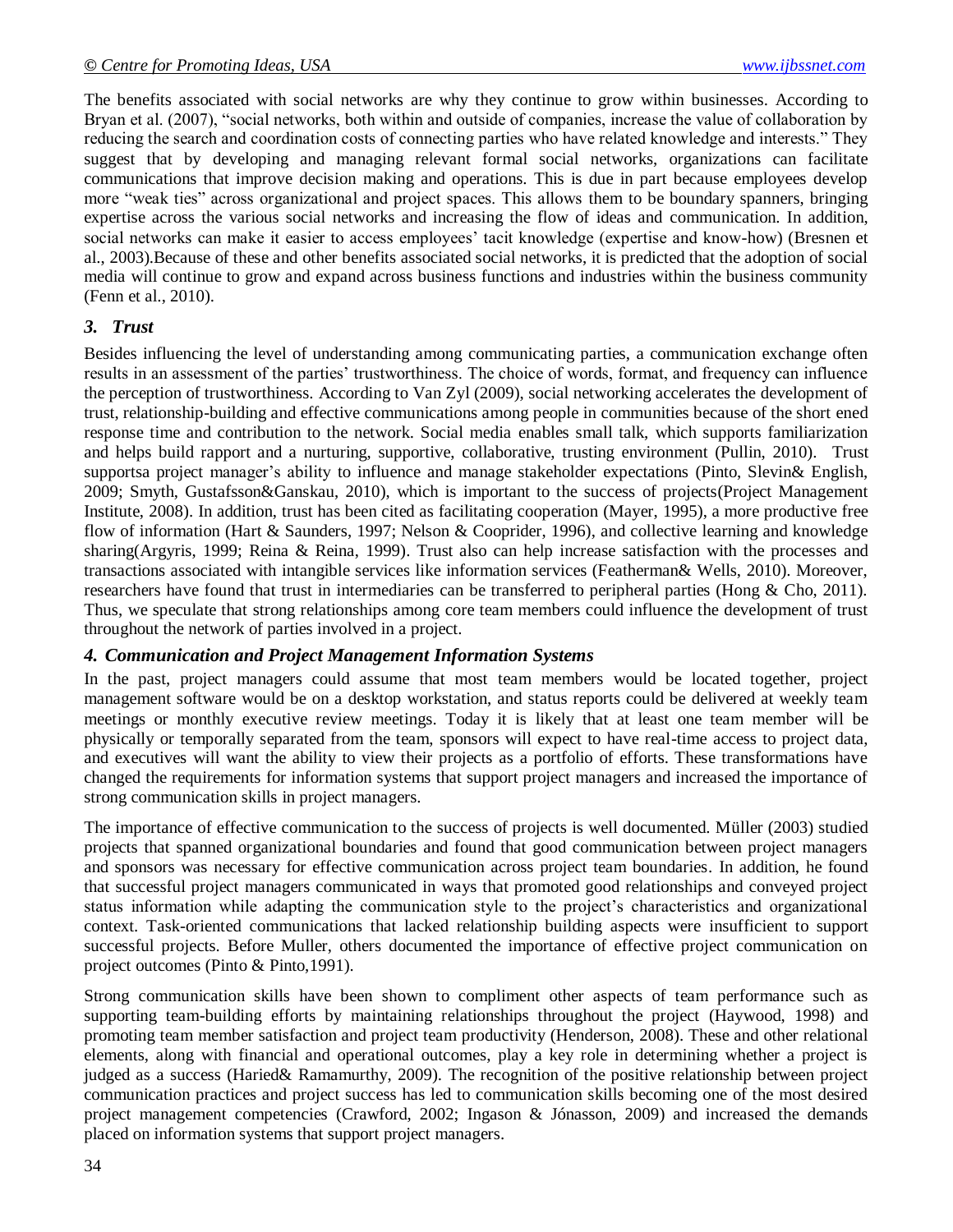The adoption of network-based software combined with the recognition of the important role of communication and the inadequacies of email have led software vendors to incorporate social media into project management information systems. This includes the ability to deliver status updates in a Twitter-like manner, Face book-like project news feeds, and LinkedIn-like profiles. For example, VMware introduced Strides, a project management tool that provides each project with a social network where team members see who else is assigned to the project, view a news feed related to project tasks and milestones, and view a list of everyone logged into the project's social network and what task they are working on at that time. Other companies that have incorporated social media into project management information systems are listed in Table 1.1.

| AtTask            |
|-------------------|
| CentralDesk       |
| Liquid Planner    |
| MangoProjects     |
| ProjectPlace      |
| Sprintr           |
| VM Ware's Strides |
| Teambox           |
| Zoho Projects     |

## **Social Media for PM Software Vendors (Table 1.1)**

#### *5. Model Foundations*

Because the practice of using social media to support project management is still emerging, vendors have included or excluded support for activities based on many factors, none of which include rigorous research. No research is available to guide practitioners in understanding what combination of social media support and practices contribute to successful projects.To address this knowledge gap, the systems in Table 1.1 were reviewed and a list of dimensions along which they varied was compiled and is presented in Table 1.2. These dimensions can form the foundation for a model to guide future research efforts into thesocial media supportsand actions that contribute to project success.

#### **Dimensions of Social Media in PM Systems (Table 1.2)**

| Assumes a PM methodology (Agile, etc.)                                                  |
|-----------------------------------------------------------------------------------------|
| Integration with enterprise-level social network                                        |
| Integrates with outside social networks                                                 |
| Integrates with other collaboration systems (email, Microsoft Project Server, etc.)     |
| Integrates with existing network access and security systems                            |
| Multiple projects view for a PM                                                         |
| Portfolio view of all projects                                                          |
| Projects inside a community or vice versa                                               |
| Workflow management                                                                     |
| Collaboration support (file sharing, wiki, blog, etc.)                                  |
| File permission control                                                                 |
| Provides real time updates and links to social network members                          |
| Support for traditional PM activities (Monte Carlo simulations, risk management,        |
| change control, etc.)                                                                   |
| Support for complying with government regulations (privacy laws, securities laws, etc.) |

## *6. Conclusion*

Project management requires communication practices that go beyond transaction confirmation to include managing relationships, building trust, and managing stakeholder expectations.It seems likely that project managers can enhance the communication effectiveness of teams by incorporating social media. Therefore, it is important for project managers to understand the relationshipsamong communication practices, trust development and the affect that social media have on them as they apply to the execution of projects. Not only is it important for practitioners to understand these relationships, but researchers and project management software vendors would benefit from understating the role of social media in managing projects.